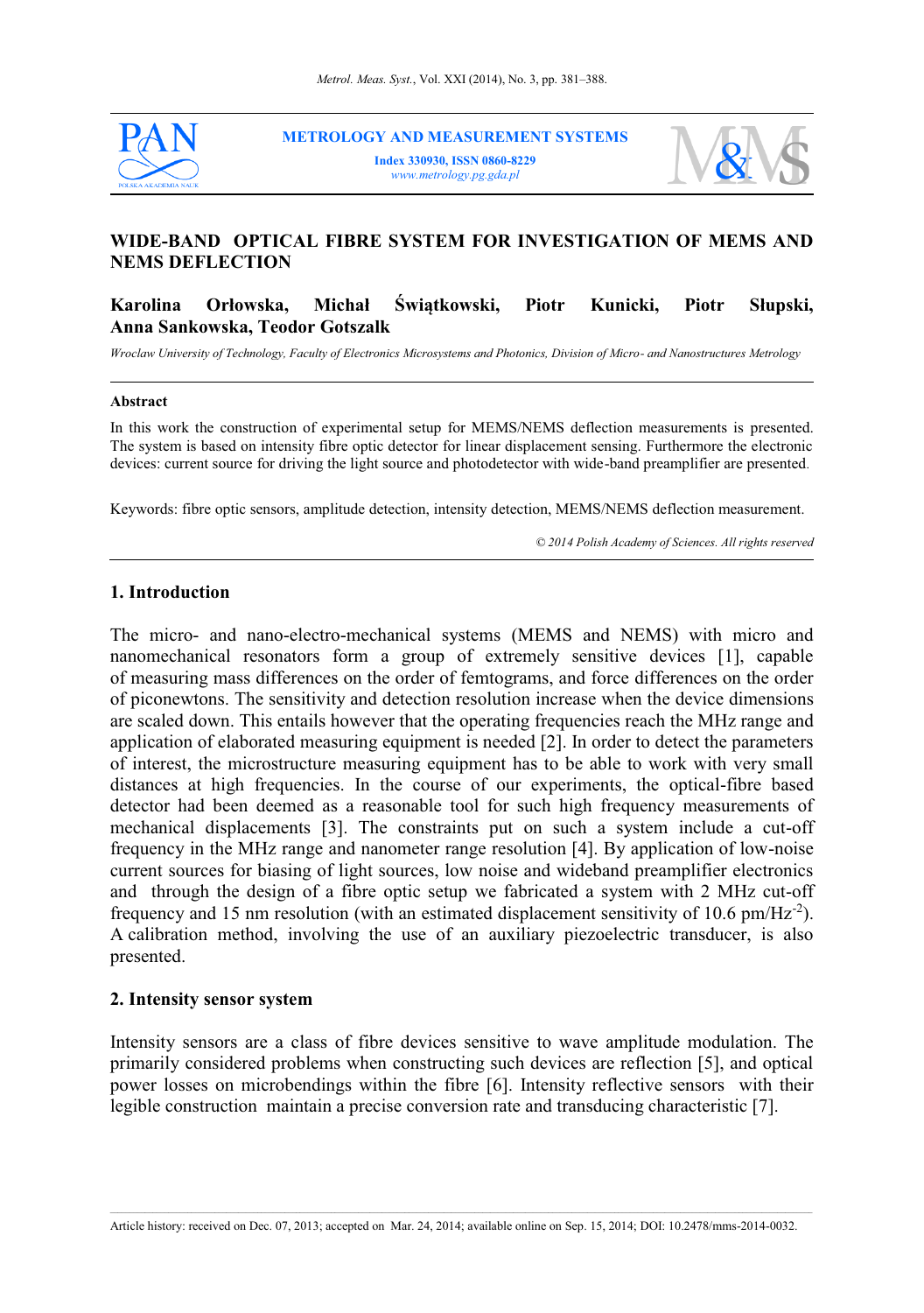A schematic of the system used is shown in Fig. 1. The central element of the setup is a -3 dB signal coupler. The first fibre-arm inputs a signal from the light source to the coupler. The second arm is the fibre transceiver that directs the light onto the structure. After reflection from the measured object, the fibre arm couples the beam back to the fibre system [8]. The third arm transmits the light back to the detector.



Fig. 1. Intensity sensor scheme.

Analysis of the structure's deflection and thereby detecting changes in its distance from the fibre end is achieved by detecting changes in the received optical signal at the detector. The processing characteristic of the system is monotonic and the sensitivity depends on the absolute distance between the fibre end and the structure surface.

## **3. Geometrical optics analysis of optical power losses**

The analysis of losses was based using geometrical optics. An in-depth look at what happens when the measuring signal is reflected and re-coupled to the fibre system was performed. The changes of the optical power surface density were measured in the following setup (Fig. 2).



Fig. 2. Intensity sensor – light reflection from the measured object.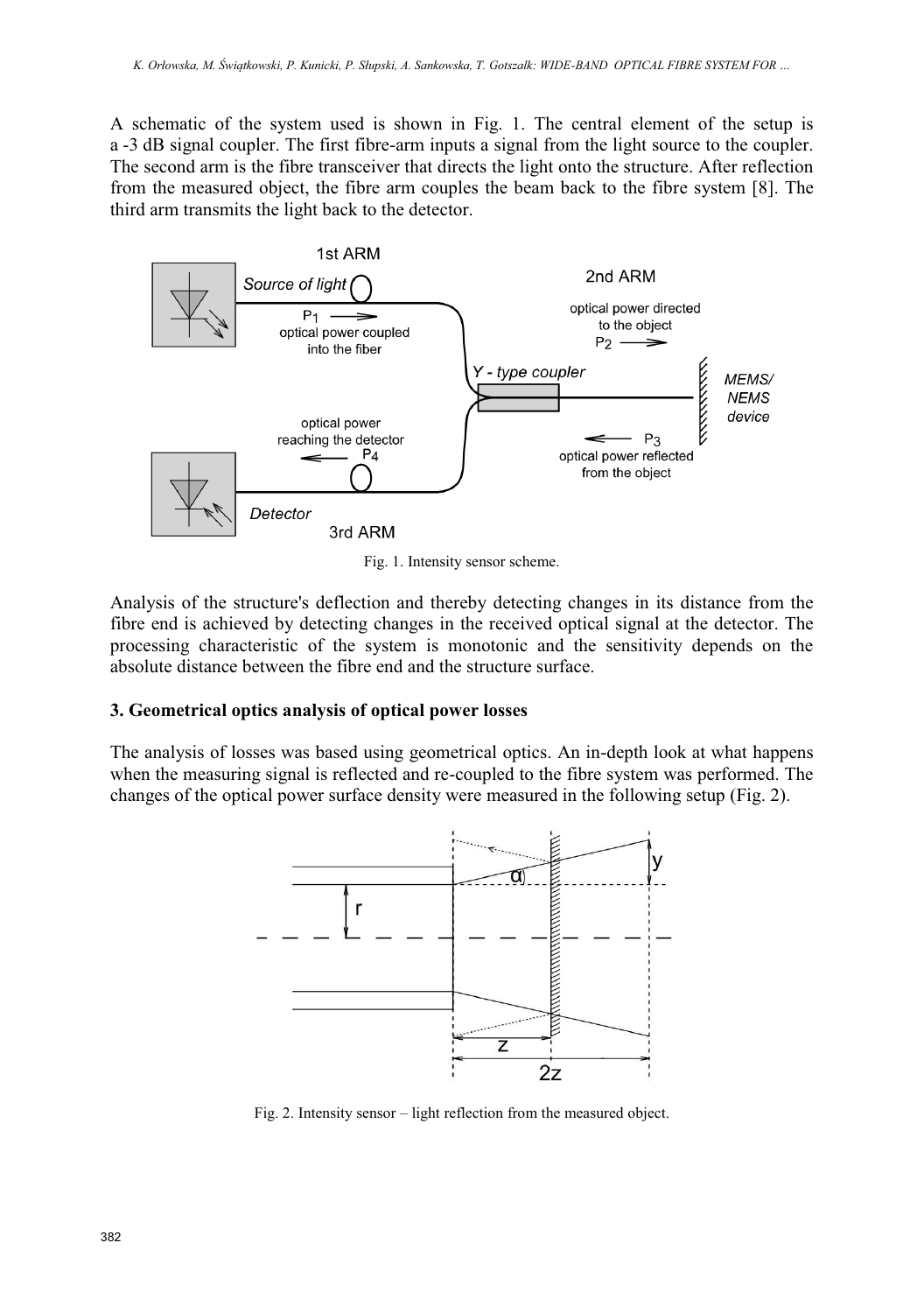We assumed that the beam of radiation going out of the fibre is forming a cone of light with an angle dependent on the numerical aperture of the fibre used. In addition, a homogeneous distribution of optical power density in any plane parallel to the fibre end was assumed. Then the surface density of optical power at the output of the fibre is

$$
\rho_1 = \frac{P_2}{\pi r^2},\tag{1}
$$

where  $P_2$  is the value of the outgoing optical power incident on the structure, and r is the fibre radius. Assuming a reflectance coefficient value equal to 100%, the density of the optical power of the image of the receiving arm is estimated as shown in Fig. 2. Skipping the losses associated with reflections from the rear end glass-air interface, the fibre bundled an optical power density of radiation at the end of the fibre, which, after reflection, was calculated to be:

$$
\rho_2 = \frac{P_2}{\pi \left\{ r + 2z \cdot \tan \left[ \arcsin\left( NA \right) \right] \right\}^2},\tag{2}
$$

where *z* - the distance between the reflecting surface and the fibre,  $NA$  – numerical aperture.  $P_3$ , the value of the optical power coupled back into the system, is then equal to:

$$
\rho_2 = \frac{r^2}{\pi \left\{ r + 2z \cdot \tan \left[ \arcsin \left( NA \right) \right] \right\}^2} P_2,\tag{3}
$$

## **4. Construction of an optical measuring system**

A Y-type coupler made of multimode fibres 62.5/125 microns was applied, with about -3.2 dB loss. The numerical aperture of the bundles was 0.242. The light source was a lightemitting diode HFBR1414 TZ with a wavelength of 850 nm. The diode was used with an ST adapter, allowing direct connection with the optical fibre system. As a detector, a silicon photodiode (FDS02 Thorlabs) with an FC/PC connector was used [9]. The sensitivity of the range used (for a wavelength equal to 850 nm) is 0.4 A/W.

The intensity sensor measuring head was placed on a movable stage with a micrometer resolution screw with 1 micron resolution (Fig. 3). The reflecting surface acting as a measuring surface of the investigated structure was mounted on the piezostack with known characteristics of deflection, in order to determine the sensitivity and resolution of the constructed sensor system.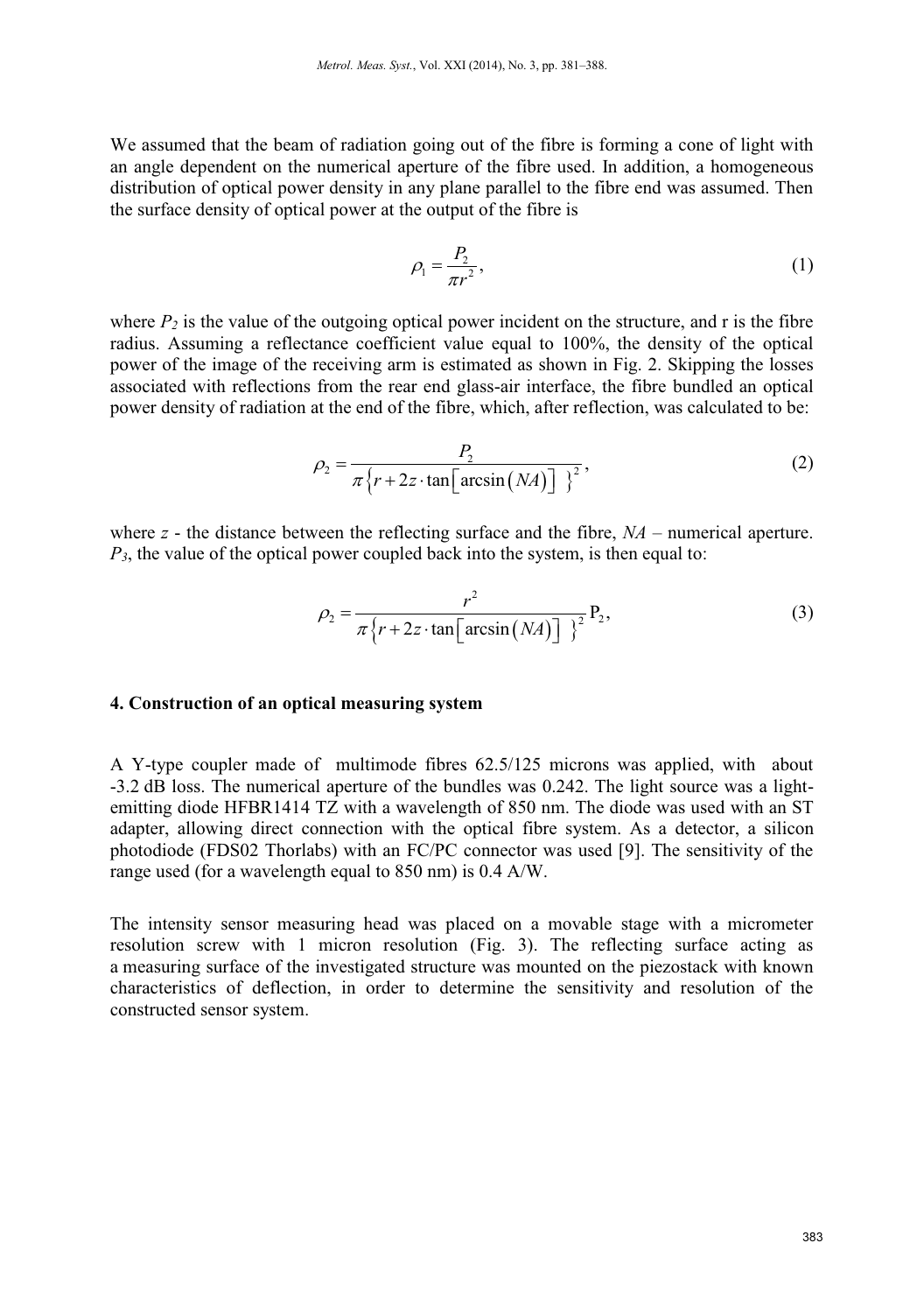

Fig. 3. Setup for calibration of sensitivity and resolution of the intensity sensor.

## **5. Determination of sensitivity and resolution of intensity sensor**

A voltage-current converter was used as the light emitting diode controller. This system provides high-stability current up to 100 mA. A transistor switch, a mechanical latch and a metal-semiconductor junction are used to protect the LED against reverse polarization. Elements with low temperature coefficients of current and voltage are used in this construction, ensuring stability of current below 0.5 µA/K.

We designed and fabricated a wideband and low noise transimpedance amplifier, integrated with an electronic preamplifier for conversion of the optical signal from the photodetector. The block diagram is shown in Fig. 4. The circuit allows reverse biasing of the photodetector with a voltage of 10 V which reduces the detector response time.



Fig. 4. Block diagram of the electronic preamplifier circuit.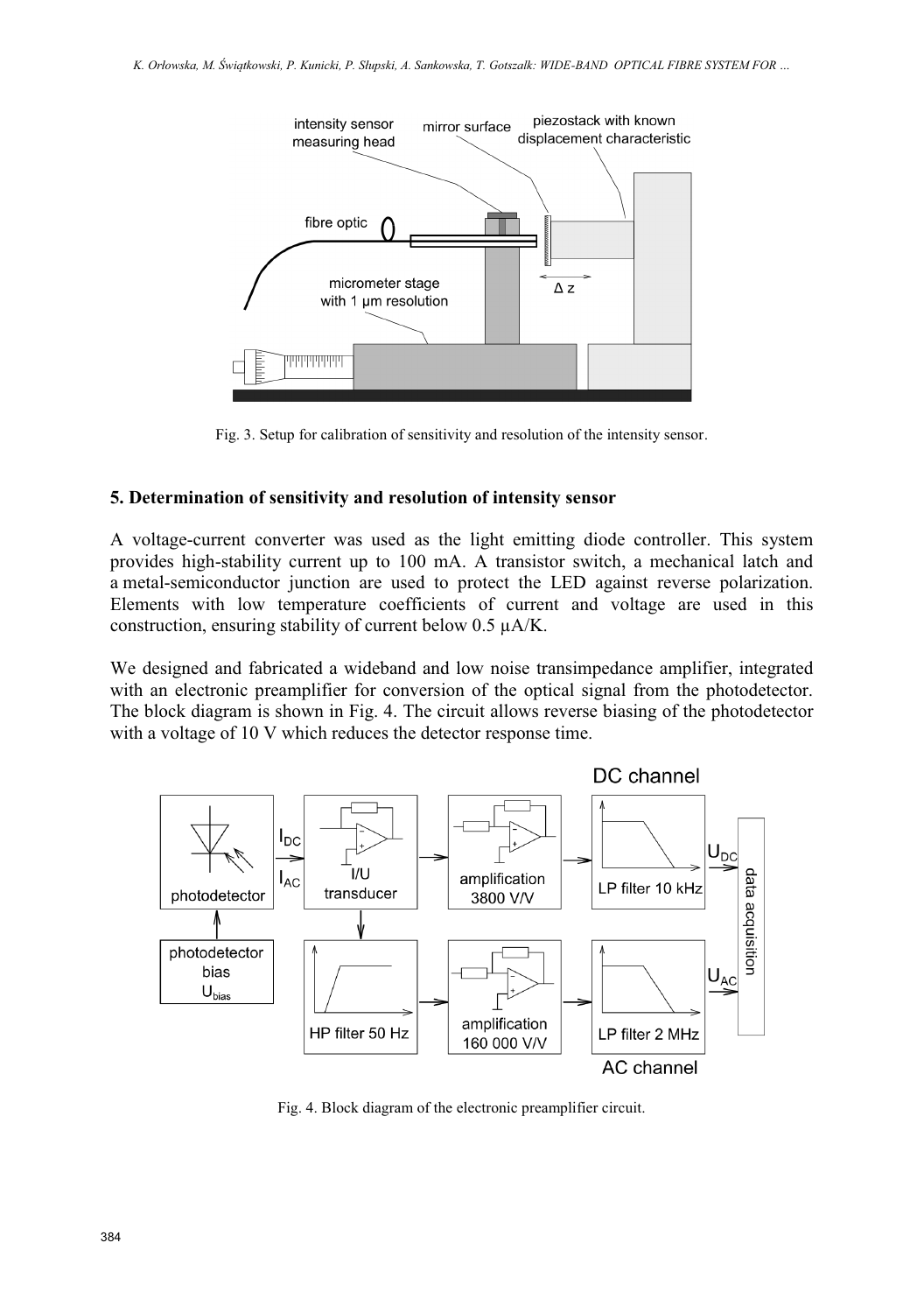The transimpedance amplifier was implemented with an operational amplifier AD712 (with bias current  $I_{bias} = 75 \text{ pA}$ . A transimpedance value of  $R_f = 47 \text{ k}\Omega$  is used. The voltage signal is then split into two channels: DC and AC coupled. Gain and bandwidth for each channel can be adjusted independently. For DC and AC channel gain was set to 3800 V/V with 10 kHz bandwidth and 160000 V/V with bandwidth 2 MHz, respectively. These values correspond to sensivities of optical power conversion:  $DC - 0.71$  V/nW and  $AC - 3$  V/nW. In the designed circuit, the photodiode's dark current with 10V reverse bias has value of  $I_{dark}$  = 18.4 pA.

## **6. Determination of sensitivity and resolution of intensity sensor**

In the measurements of the static transduction characteristics of the constructed intensity reflective fibre optic sensor, optical power  $P<sub>I</sub>$  equal to 60,26  $\mu$ W was coupled into the first arm. (for LED current  $I_{HFBR} = 60 \text{ mA}$ ). The measured optical power values  $P_4$ , recorded at the photodetector and the calculated values resulting from geometrical optics assumption  $P_{4 \text{ calc}}(P_3 \text{ values form Eq. 3 with coupler loss taken into account) are shown in Fig 5.$ 



Fig. 5. Detected optical power vs. mirror-fibre distance – comparison with calculated values.

Taking losses at the coupler into account, and estimating the distance between the end of the fibre and the mirror equal to 10 microns, optical power  $P_{\textit{3} \text{ calc}}$  is 20.38  $\mu$ W, while  $P_{\textit{4} \text{ calc}}$  is 10.21 μW. In the experiment, recorded power was equal to  $3.42 \mu W$ .

In order to determine the resolution of the manufactured system, an auxilliary piezoelectric PI reference stack has been used as a reference for displacement (5mm  $\times$  5mm  $\times$  2mm in dimensions) [10]. The piezostack's deformation had been previously measured on a microstructure characterizer system. In this way the frequency spectrum of piezostack deflection was determined in a bandwidth of up to 20 kHz. The microstructure characterizer system used a SIOS SP120S vibrometer [11] as the deflection sensor. The maximum hardware resolution of the vibrometer is  $0.02$  nm in the range  $0 - 500$  kHz. Fig. 6 presents the electromechanical spectrum of the reference piezostack used for the system calibration.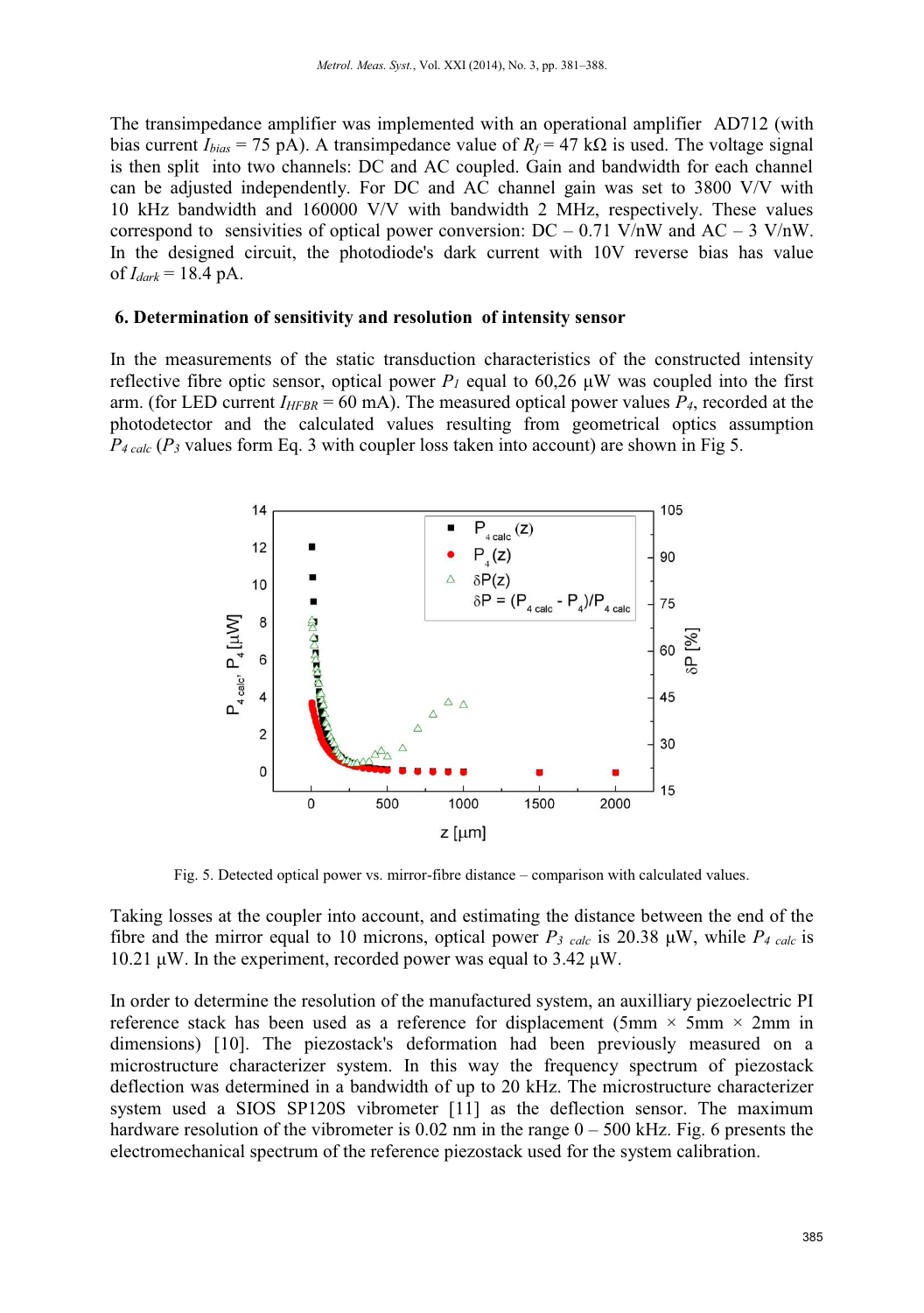

Fig. 6. Expansion of the reference piezostack.

The sensitivity measurement of the system was performed by changing the distance between the optical fibre and the mirror from 0 to 300 microns. The piezostack was stimulated with a sinusoidal signal with a frequency *fpiezo* = 4 kHz and amplitude *Upp* = 5 V. Similar to the static measurement, the LED source of light was supplied with a current intensity  $I_{HFBR} = 60 \text{ mA}$ , allowing to couple an optical power  $P_I = 60.26 \, \mu \text{W}$  into the fibre optical system. The resulting dynamic characteristics is shown in Fig. 7.



Fig. 7. Voltage amplitude (displacement amplitude registered through the detecting device) as a function of the sample-probe distance.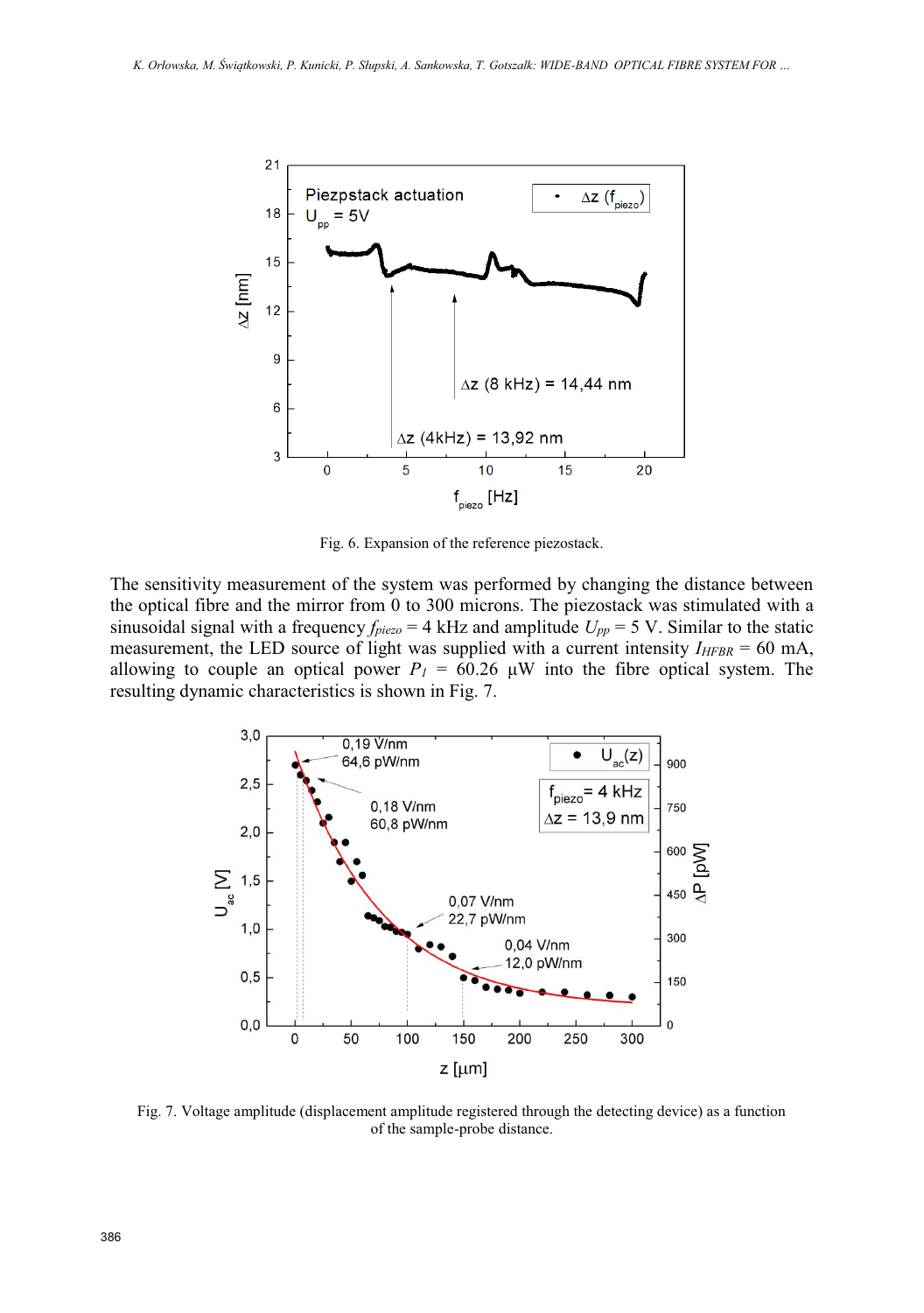In every measured point of the intensity sensor's static processing characteristics, the response of piezostack vibrations in the AC channel (Fig. 4) has been measured. The resulting signal was recorded using an oscilloscope with 16-fold averaging (Fig. 8).



Fig. 8. System resolution measurement for given distance z and displacement Δz.

Based on the measured dynamic characteristics of the system, a sensitivity from  $S = 0.94$  V/nm (64.6 pW/nm) at a distance of the mirror  $z = 0$  microns to  $S = 0.4$  V/nm (12.0 pW/nm) for  $z = 150$  microns was calculated. For an object vibrating with an amplitude of several nanometers, investigations at distances of about 150 microns from the end of the fibre require an increase in the signal-to-noise ratio by improving the selectivity of the processing path.

## **6. Summary**

Using the manufactured intensity sensor based system, investigation of MEMS and NEMS devices will be possible, with several nanometers of deflection amplitude in the frequency range up to 2 MHz. The bandwidth may be tuned in the range up to 2 MHz, and the system can be extended by additional amplifying stages. Such an approach allows us to finely tune the system in order to obtain a maximal resolution per structure. Adding to that a small diameter of the optical fiber, the proposed system is to be integrated easily with NEMS and MEMS devices.

## **Acknowledgements**

The research was partly funded by *"High-resolution force and mass metrology using actuated MEMS/NEMS devices – FoMaMet"* project*,* realized under the TEAM Programme of the Foundation for Polish Science (Fundacja na rzecz Nauki Polskiej) and the statutory funding S30035 of Wroclaw University Of Technology.